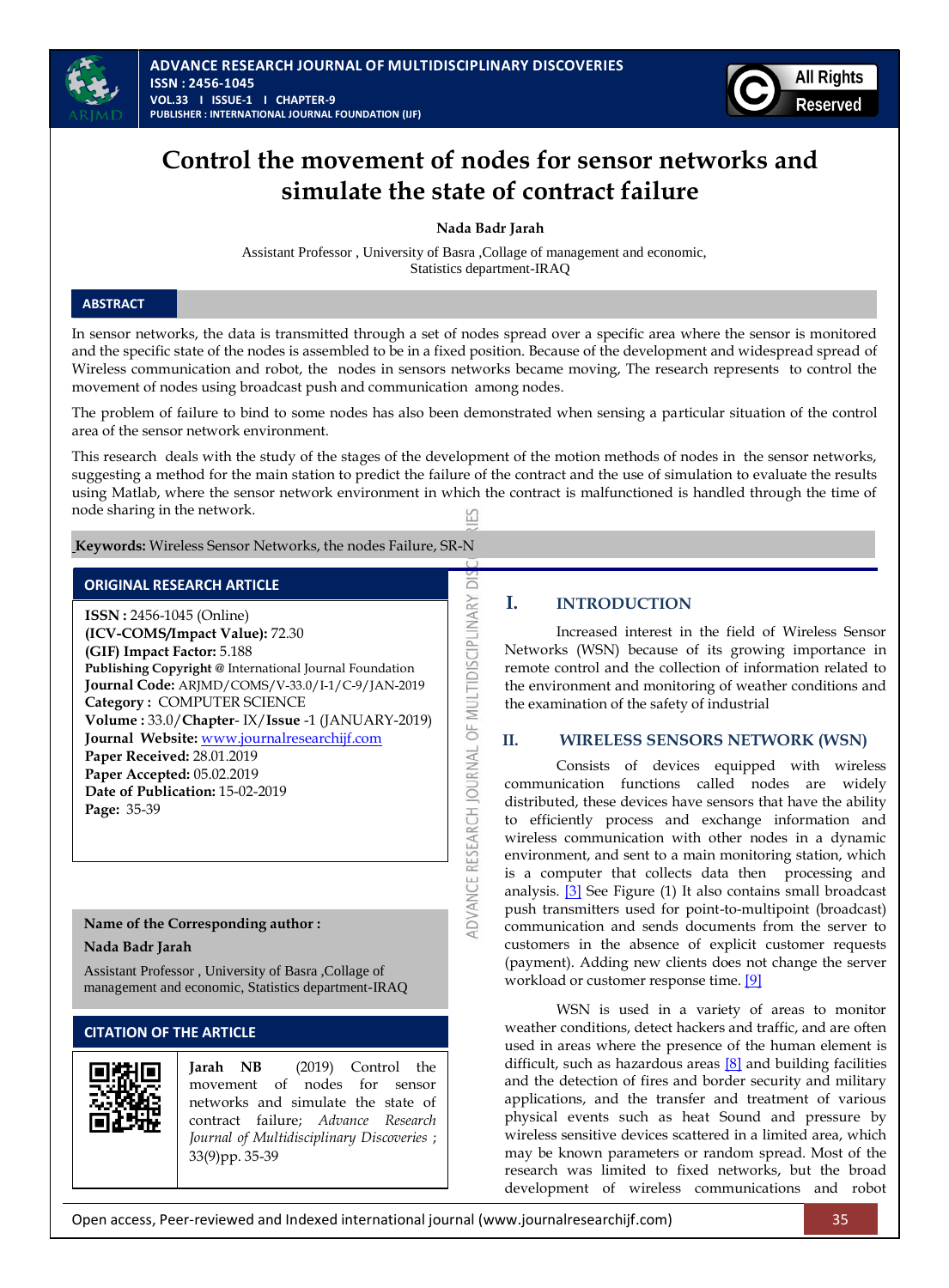technology contributed The study of the dynamic environment and the movement of nodes in sensor network[s \[4\].](#page-4-0)

The aim of this research is to study the stages of developing the control of the movement of the sensor nodes and Portability move using Push-based broadcast and communication among nodes [\[10\].](#page-4-0) And to propose a way to control the failure of the connect with nodes . The simulation of the proposed method was also attempted and each node collects the sensor data to the main station even if the contract fails. and with Using the Matlab program where it provides an easy environment for technical computing such as GUI building, modeling, simulation patterns, algorithm development, and data analysis.



**Figure (1) Sensor Wireless Netwok**

#### **III. SUGGESTED VIRTUAL ENVIRONMENT**

Assume that there is a control area for a sensor network consisting of a number of sensor nodes and a main broadcasting station where the broadcast range covers the entire control area and as in Figure (2).

The main station has a sensor position for each node where each node performs the sensor process and moves the sensor node to the position where it can communicate with the main station and move inside the control area to transfer data and form a network referred to as an assembly network of to communicate with all nodes involved, And move it from the node, be back to the sensor point and continue to sensor.



**Figure (2) Suggested Virtual Environment**

All nodes are of a mobile type, moving on the basis of information on the transmit able position transmitted by the main station and the number of nodes known and their current location can be known in real time.

When the sensor state of the node moves within the control area for data transmission and communication to the main station, Impossible to return to the sensor when not all nodes in the control area join the network.

The main station broadcasts the location of the node to which the multihop is connected to all nodes. At the time of data transfer, each node moves to the nearest location where multicast is possible. It is possible to form a network nodes for data transfer called assembly network.

### **IV. STAGES OF DEVELOPMENT THE CONTROL IN MOTION OF THE SENSOR NODES**

The sensor network consists of a mobile nodes, through which the data is transferred to the main station by multhop to the nodes based on the incoming information to be a set of temporary network nodes, to determine the motion only for a particular contract in order to reduce energy.

In the course of the mobile nodes of a sensor network, scattered and important data are collected in a particular case study. Has been studied motion the nodes of the mobile sensors, by proposing multiple methods and algorithms to add new improvements to the sensor networks in reducing the moving distance and the rate of more accurate data collection, As well as reducing energy The following is a summary of the proposed algorithms or methods:

#### **First stage**: **Minimum Spanning Tree(MST**)

53

**DISCOVERI** 

**INARY** 

5 **JRNAL**  $\overline{c}$ 

ADVANCE RESEARCH

Is a routing protocol by adapting the minimum of the extended tree, where the crossing node moves from its sensor location to in advance specific position to join an assembly network that can communicate withThe main station is via a multi-directional connectio[n \[12\]](#page-4-0)

A new model has been introduced to calculate each processing unit with a value independent of the network size and to provide a fully distributed algorithm for building the minimum extension tree with a specific degree in the network. In this algorithm, the calculation and exchange of messages for each node is O (d) where d is the degree of the node and is therefore independent of the network size, and the rounding ratio was constant and is about 1.2 on average. [\[13\]](#page-4-0)

#### **Second stage** : **Low-Energy Adaptive Clustering Hierarchy (LEACH)**

Is the first hierarchy routing protocol, Which proposed the data merge to reduce power consumption by aggregating data and reducing transmissions to the main station. The main objective of this protocol is to improve the age of wireless sensor networks by reducing power. [\[14\]](#page-4-0)

 The Leach protocol consists of two phases: 1) Set-up phase 2) Steady phase: As in Figure (3). [\[15\]](#page-4-0)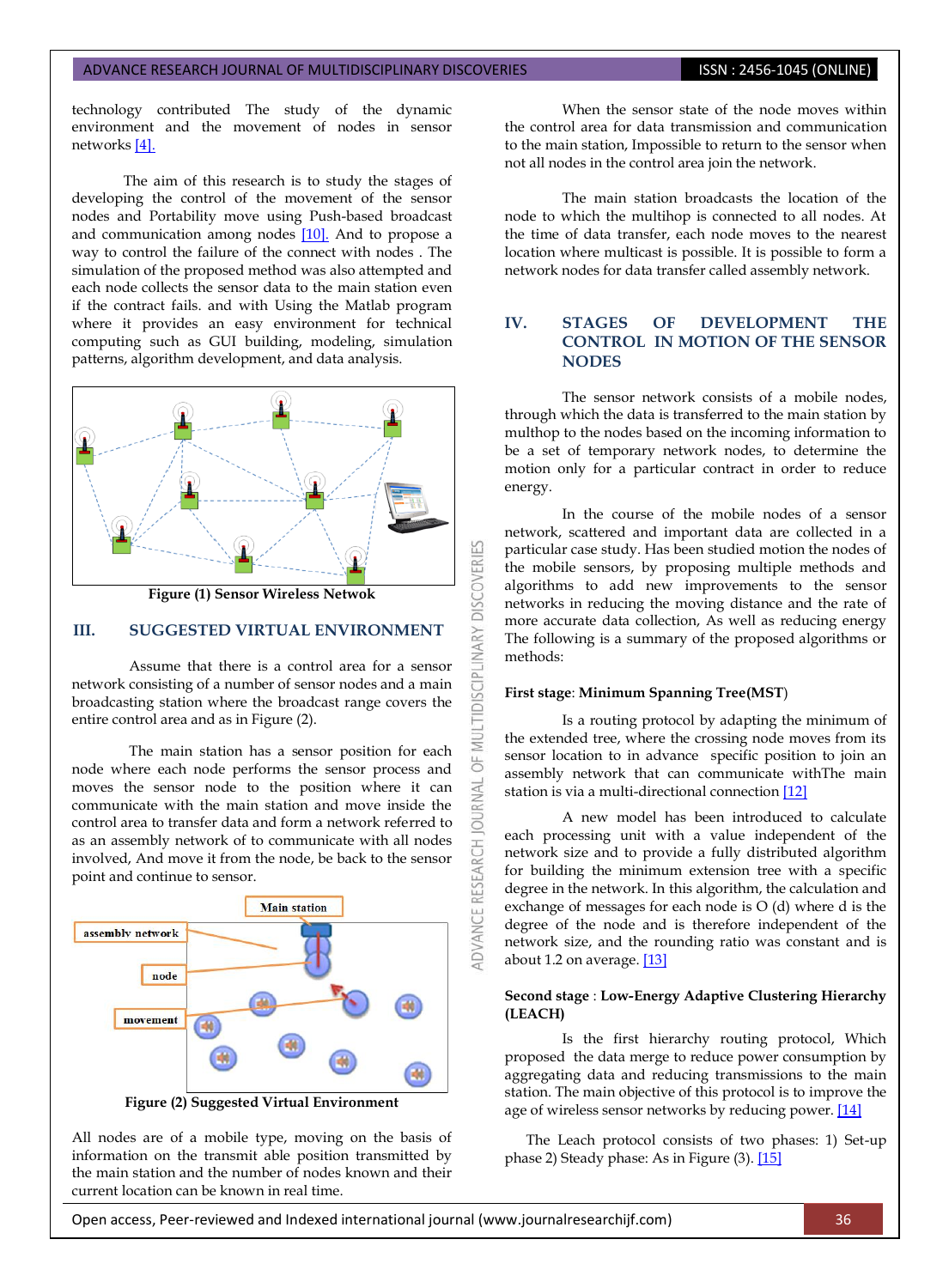

**Figure (3) Leach protocol phases**

#### **Third stage: Shortest Route(SR)**

The node motion is controlled based on the broadcast information only and obtained using payment broadcast distribution type . Where the node dynamically moves with a multiple connection to the nearest node, forming a temporary network to collect data for the main station as the transition distance is reduced and thus reduce the energy required for the movement[. \[5\]](#page-4-0)

In order to efficiently formation the assembly grid, the main station Broadcast the location information of the node involved in the assembly grid, and moves the node based on the information, as shown in Figure(4) , the nodes move 1 and 2 Which ended from the sensor to the two situations H1 and H2 to Connect node 3 closest to them From the nodes in the aggregation network based on the information to be broadcast as destinations, also in the figure the dotted arrow points to the moving path.

**DISCOVERI** 

**ILTIDISCIPLINARY** 

bF

DVANCE RESEARCH JOURNAL

When a new node shares an assembly network, for example, the broadcast data is updated. In Figure (5) , when node 2 joins a new assembly network, node 1 becomes closer to node 2, to reduce power consumption by moving while changing the destination so that the traffic distance is shorter.



**Figure(4) before the nodes moves Figure (5) SR method**

But in SR mode when forming a network, the state of convergence of nodes is unnecessarily necessary, and the problem of strike and contention arises. [\[1\]](#page-4-0)

#### **Forth stage : Shortest Route with Negotiation (SR-N)**

The researchers proposed to expand the SR method to system SR-N Using radio broadcast type distribution [\[6\]](#page-4-0) , which is the shortest route in the modulation mode. Based on a broadcast that tells information about nodes that have already been connected to the main station, the node can connect to another node while it is transmitting and exchange information by moving to a location where it can communicate With the destination of the other node through the multi-port connection, it is mean join an assembly network for data transfer [\[7\],](#page-4-0) when the transition distance becomes shorter than the transition to the current destination, this makes it possible to make multiple gate connections with nodes that maintain an appropriate distance at the time of the assembly network configuration, and may reduce the power required for node motion. [\[2\]](#page-4-0)

Here is an explanation of how to face the node in the SR-N method of another node:



**Figure (6) The SR-N method faces a node for a node**

Figure (6) shows an example to Operation Run of node when the nodes meet each other, as nodes 1 and 2 converge within the communication range during the move to connect to node 3 in the assembly grid. The coordinates 1 and 2 , Then calculate the moving distance H1 and H2 to the current position of each node and destination, then considered as The node with a shorter distance is a candidate for connecting the long node, and here H2 < H1, so node 2 becomes a contact point for node 1 and moves to site 1, Then Determine the H'1 motion distance in the case of H1 <H'1 The change is being from node 3 to node 2, Thus, node 1 is connected to node 2 and its own connection destination as node 2 and its own connection location with it , then, If node 2 changes the destination it will notify node 1 of the new destination, node 1 will modify its destination based on the information received and the destination will not change by broadcast road , When three or more independent nodes can communicate at the same time, it is judged whether the destination change is effective in the order of the shortest distance to the destination.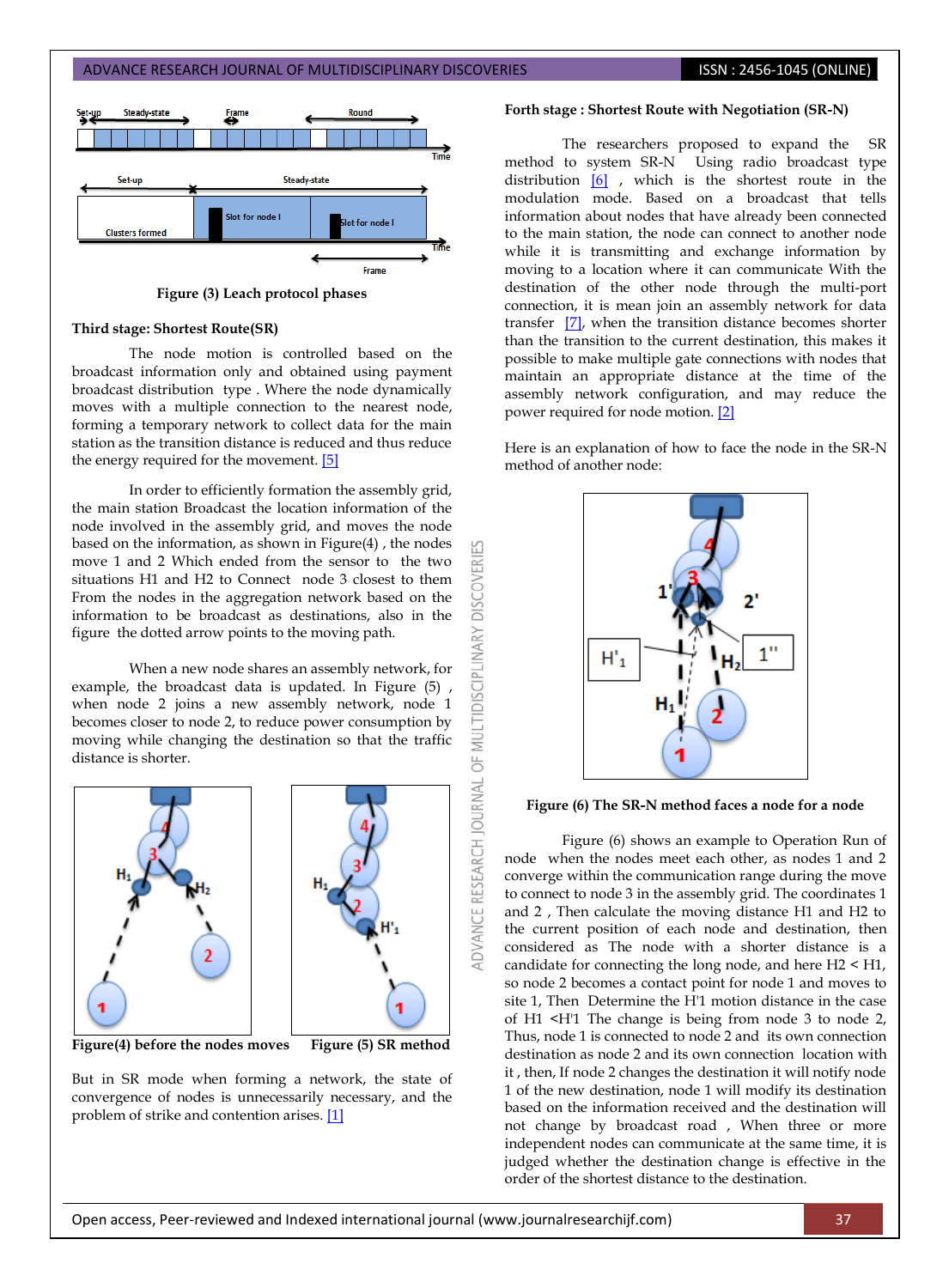#### ADVANCE RESEARCH JOURNAL OF MULTIDISCIPLINARY DISCOVERIES **ISSN : 2456-1045 (ONLINE)**

# **V. PROPOSED ALGORITHM**

It is clear from the previous methods that the distance between the nodes at the time of the formation of the assembly network is not spread sufficiently and the failure of the contract and thus suggested a method to know the failed contract and an action against the failure of the contract, the description of its operation as follows:

When you share in the node group as a sub node, if the main node is in a state of pause or if the distance from the main node is shorter than the maximum connection distance, it stops there, and when the distance to the main node reaches the maximum connection distance, The movement is resumed , Stops when the distance to the original node is shorter than the maximum distance of the connection, the motion is resumed from the stalled state, and its new node is notified in this sense, either when the motion notification from the main node is received in the suspended state, the animation is restarted when the distance to the main node is the maximum distance of the connection.

# **VI. THE CASE OF NODE FAILURE**

In the control methods for the motion of the above sensor nodes and after all the nodes are joined to the assembly network, since it is not necessary that the node transfer the data and transmit it to the assembly network, The motion to the sensor point is supposed to have started, When the node fails happen , because all the nodes cannot join the assembly network, the node cannot leave the assembly network, so the main station predicts the time each cluster node will share, so that the node that does not share even exceeds the expected time It is specifically allowed to leave the other nodes of the assembly network. A node that has not joined the assembly network twice is considered a failure.

The time of participation of the node is assumed to assume that the time at which the sensing process begins with the sensor is to be reported by radio and that this time is the same as the start of the sensor at the nearest point to the sensor point in the added node, The time to join the assembly network and the time of withdrawal

The time, sensor time and movement time should be used from the sensor point to the contact point with the main station.

### **VII. SIMULATION**

To evaluate the results of the proposed algorithm, a two-dimensional area was used. A main station was placed in the middle of one of the ribs. Various nodes of the sensor were distributed. The targeting points were assigned to each node randomly and not changed. Suppose that the sensor point is the initial position of the node.

The node begins with the sensor at the same time as the simulation begins. Data transfer begins. The

movement of the sensor nodes is recorded and their coordinates are recorded within a table in the databases. The distance of the transmitter is calculated the first time when the data is sent between the nodes.

In this simulation, we ignored the cost required for transmitting, receiving, moving and sensing data [\[11\]](#page-4-0) because they were very small and assumed that the transmission and reception process at the same time was also considered the amount of transmitter and receiver data is known and The simulation has been run 10 times .

In the simulation environment, the performance of the proposed algorithm was compared with the four methods mentioned above using a number of evaluation elements:

- Average cost represents the cost of traffic, the transmission cost per node, and the total average reception costs.
- Average duration includes sensor time per node during simulation, traffic time, connection time (the time at which the data is transmitted), and the average waiting time where the waiting time represents the time when it is connected to the aggregation network but the data is not transferred.

K

**DISCOVERI** 

**MULTIDISCIPLINARY** 

bF

**OURNAL** 

RESEARCH

ADVANCE

- Movement distance: total transport distance of all nodes
- Capacity: The amount of data per unit of time acquired by the main station.
- The number of failed nodes: which are governed by the failed contract and are not failed when the main station allows the contract to leave the assembly network.
- wasted waiting time: when Involved all not failed nodes in assembly network , the node in the case can be removed from the assembly network, until the withdrawal of the main station, and the total time to wait offline is allowed.

**Figure (7) shows the number of failed nodes at each stage of the development of sensor nodes movement control :** 



Figure (7) The number of failed modes at each stage

Open access, Peer-reviewed and Indexed international journal (www.journalresearchijf.com) 38